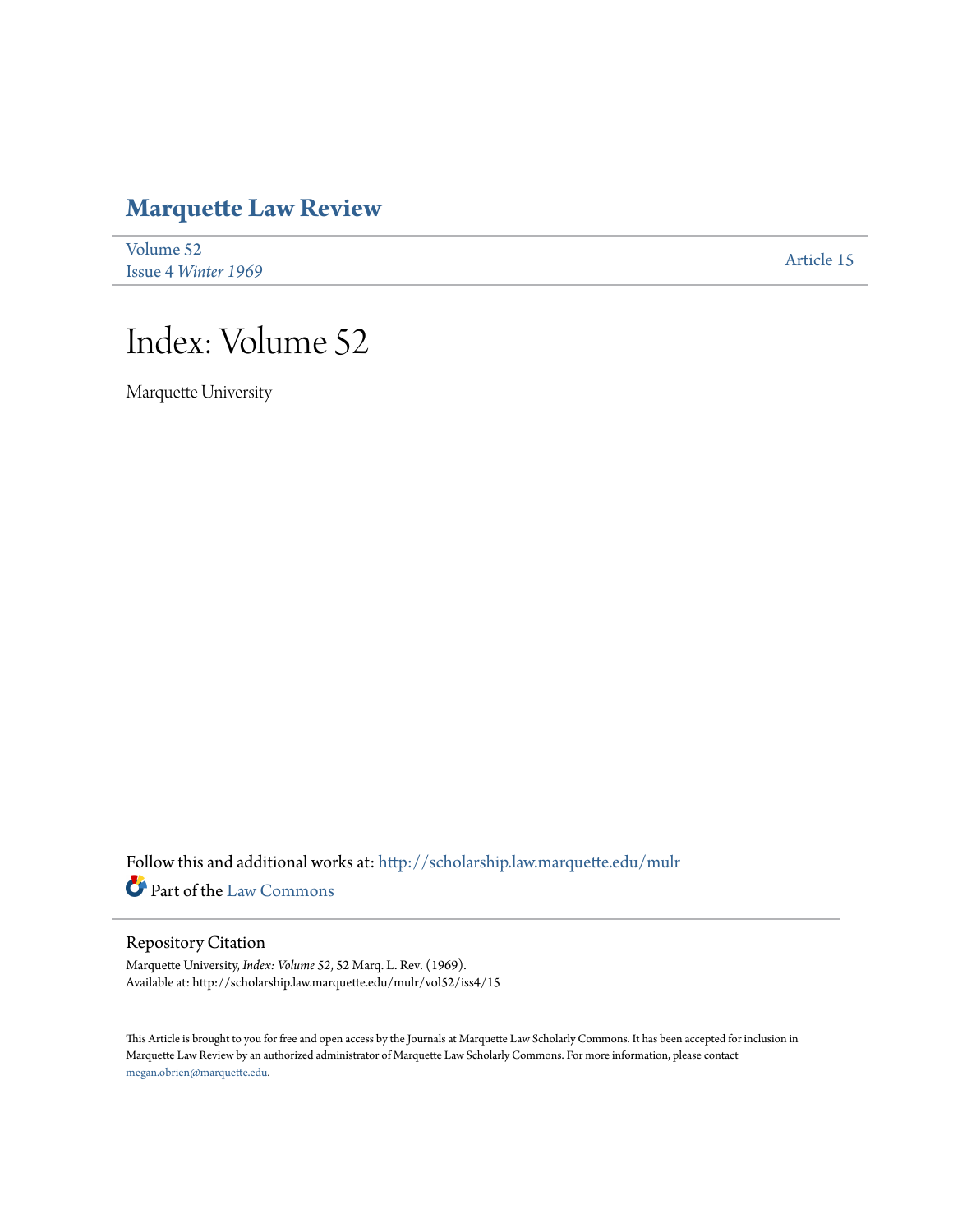## **INDEX**

## VOLUME 52 1968-1969

### ARTICLES

| Constitutional Law:                                                                                                                         |
|---------------------------------------------------------------------------------------------------------------------------------------------|
| CENTRALIZED INFORMATION SYSTEMS AND THE LEGAL                                                                                               |
| RIGHT TO PRIVACY-Jeffrey A. Meldman 335                                                                                                     |
| PROSECUTOR'S DUTY TO DISCLOSE-David J. Cannon 516                                                                                           |
| WHAT IS A PLACE OF "PUBLIC" ACCOMMODATION ?- Alfred Avins . 1                                                                               |
| Corporations:                                                                                                                               |
| SUGGESTED STATUTORY STANDARDS FOR THE APPLICATION OR<br>NON-APPLICATION OF SECTION 531-E. K. Snyder  93                                     |
| $\mathcal$ C}ourts:                                                                                                                         |
| THE CONTINUING EDUCATION PROGRAM OF THE WISCONSIN<br>JUDICIARY-Conner T. Hansen 240                                                         |
| Criminal Law:                                                                                                                               |
| LEGAL CONCEPTS OF HUMAN LIFE: THE INFANTICIDE<br>DOCTRINES-Jeffrey A. Meldman $\ldots \ldots \ldots \ldots \ldots \ldots \ldots \ldots 105$ |
| PROSECUTOR'S DUTY TO DISCLOSE-David J. Cannon 516                                                                                           |
| Evidence:                                                                                                                                   |
| WAIVER OF THE PHYSICIAN-PATIENT PRIVILEGE IN PERSONAL<br>INJURY LITIGATION-Michael W. Hogan  75                                             |
| Insurance:                                                                                                                                  |
| LIABILITY INSURANCE: EFFECT OF FALSE STATEMENTS ON<br>DUTY TO COOPERATE-Adrian P. Schoone and                                               |
| MEDICAL PAYMENTS PROVISION OF THE AUTOMOBILE INSURANCE<br>POLICY-James G. Pouros, Joseph D. Melendes and                                    |
| International Law:                                                                                                                          |
| EURATOM: CRITICAL REVIEW OF SELECTED REGULATORY                                                                                             |
| FUNCTIONS-C. Max Vassanelli 355                                                                                                             |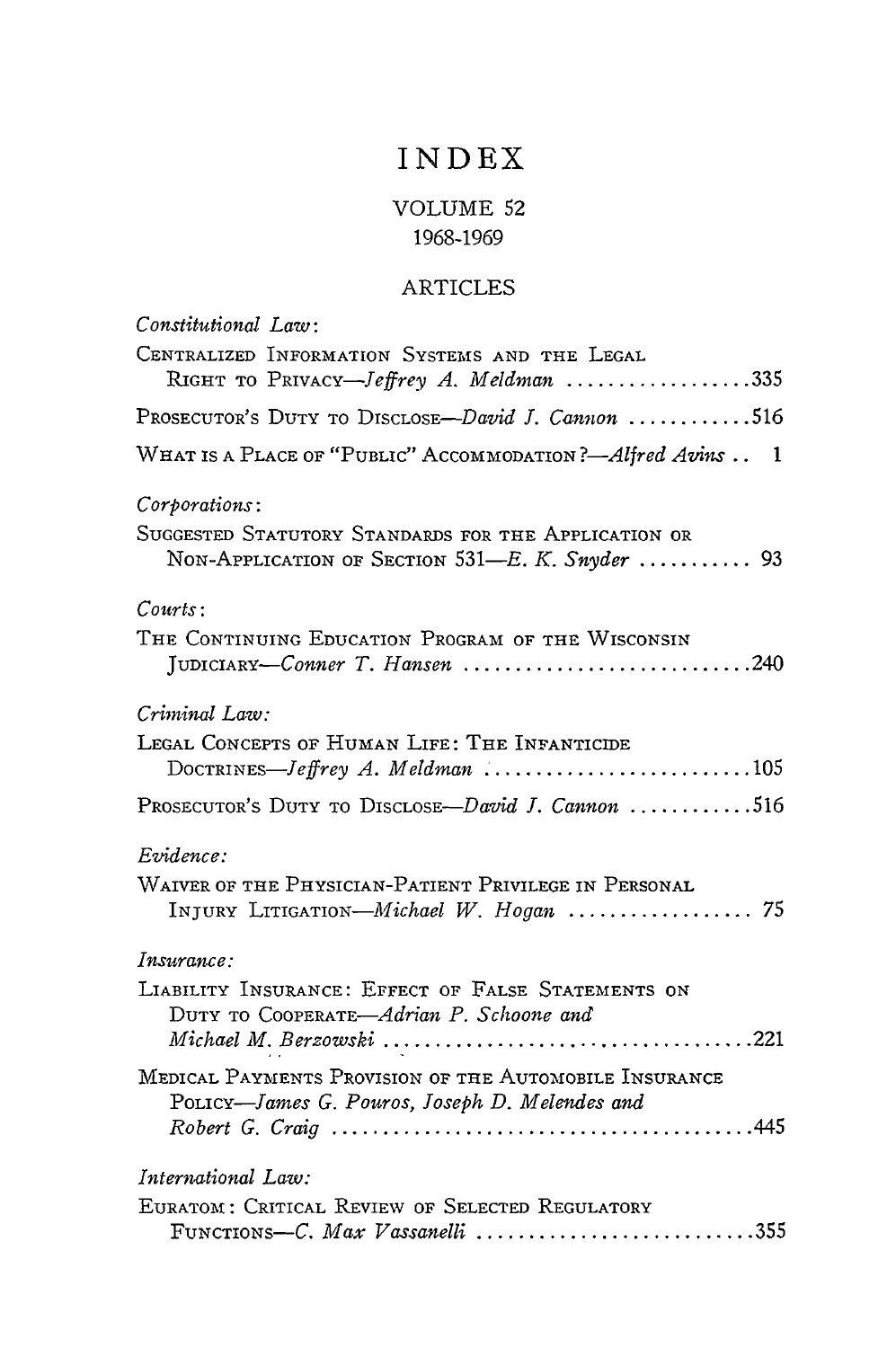*Lecture Series:* E. HAROLD HALLOWS LECTURE *SERIES-William T. Gossett ......* **<sup>531</sup>** *-Maurice Rosenberg .....* **539** *-Paul C. Reardon .......* <sup>547</sup> *-Sir Howard Beale ......* **<sup>561</sup>** *Sales: Secured Financing:* FIXTURES: A COMMENTARY ON THE OFFICIALLY PROPOSED CHANGES IN ARTICLE *9-Ray D. Henson ...................* **<sup>179</sup>** *Torts:* CENTRALIZED INFORMATION SYSTEMS **AND** THE LEGAL RIGHT TO *PRIVACY-Jeffrey A. Meldman ......................... 335* **COMMENTS** *Civil Procedure:* JOINDER OF CONSECUTIVE TORTFEASORS-Thomas *M. Strassburg.*.568 THE ERIE RULE AND LONG-ARM STATUTES-Joan *Kessler* ........ **116** *Constitutional Law:* LOYALTY REQUIREMENTS VS. ACADEMIC *FREEDoM-Frank I. Daily..251 Criminal Law:* THE PSYCHIATRIST'S ROLE **IN DETERMINING** ACCOUNTABILITY FOR CRIMES: THE PUBLIC ANXIETY AND AN INCREASING *EXPERTISE-James G. Pouros ..............................* **380** *Insurance:* LIABILITY OF EXCESS AND PRIMARY AUTOMOBILE INSURANCE COMPANIES FOR DEFENSE *COSTS-Arnold P. Anderson .......* **<sup>367</sup>** THE "TEMPORARY SUBSTITUTE AUTOMOBILE" AN UNOWNED-OWNED *VEHICLE-Kenneth P. Clancy .....................* 146 *Negotiable Instruments:* NEGOTIABLE INSTRUMENTS: CONSUMER VERSUS FINANCIER IN CONSUMER GOODS FINANCING-A JUDICIAL DILEMMA-*Jeffrey A. Fuller .........................................* **285** *Trusts:* THE CREATION OF GENERAL AND SPECIFIC BEQUESTS OF SECURITIES **AND** THE RULES FOR THE DISTRIBUTION OF'ACCESSIONS TO SECURITIES-William *. Dunaj ......................... 271*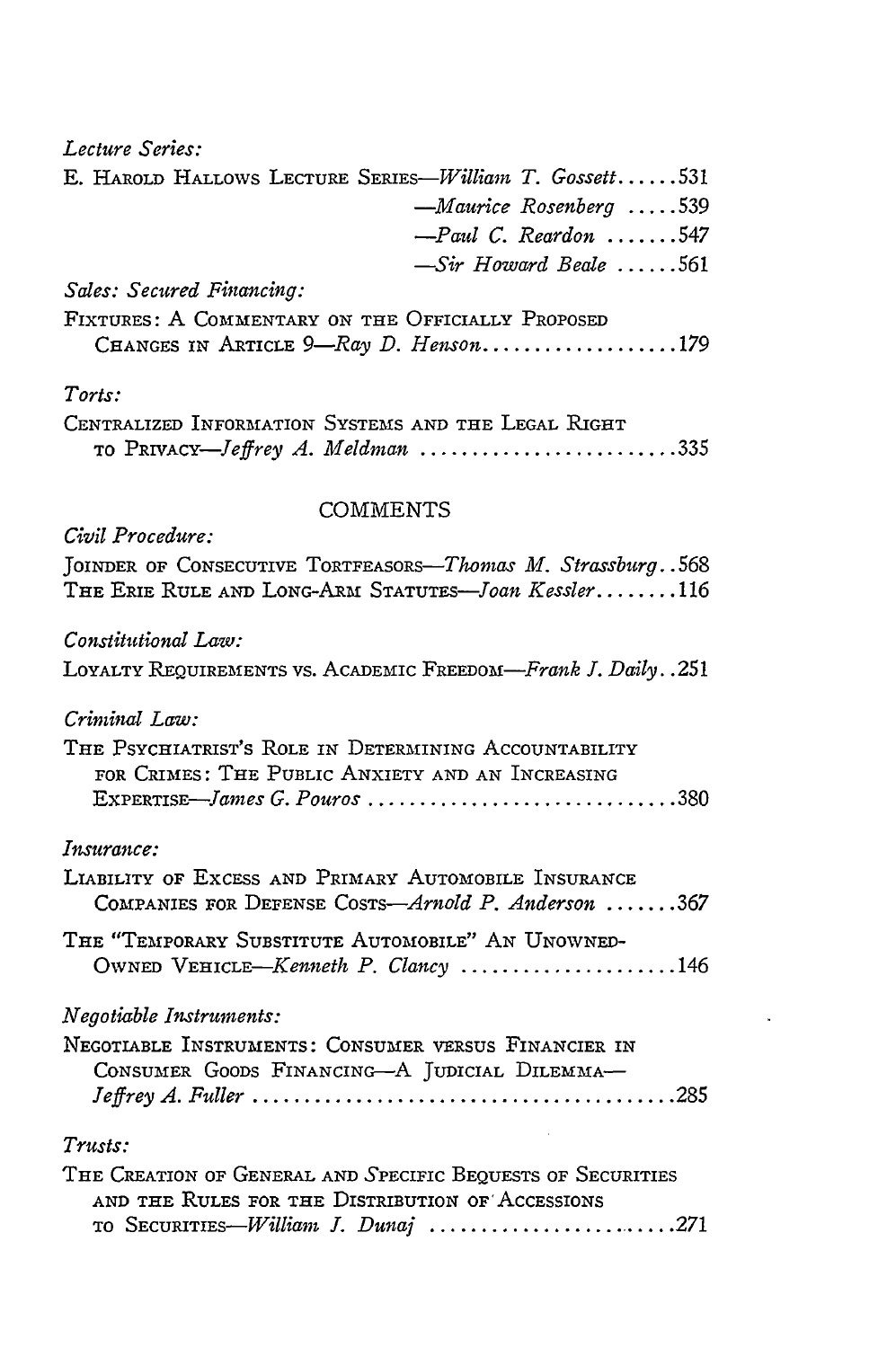### NOTES

*Criminal Law:*

| CRIMINAL LAW: THE ETRAPMENT DOCTRINE AS A DEFENSE<br>IN WISCONSIN-Thomas $W$ . St. John 406                                                                         |
|---------------------------------------------------------------------------------------------------------------------------------------------------------------------|
| <i>Insurance:</i>                                                                                                                                                   |
| INSURANCE: INTEREST PAYMENTS UNDER THE SUPPLEMENTARY<br>PAYMENTS PROVISION OF THE STANDARD LIABILITY<br>$P_{\text{OLICY}}$ —Arnold P. Anderson 396                  |
| Landlord-Tenant:                                                                                                                                                    |
| EVICTION PROCEDURE IN PUBLIC HOUSING-Thomas M. Place310                                                                                                             |
| Taxation:                                                                                                                                                           |
| FEDERAL TAXATION-INCOME IN RESPECT OF A DECEDENT-<br>DISCOUNT NOTES-Robert G. Felker 165                                                                            |
| Torts:                                                                                                                                                              |
| ACCOUNTANTS' LIABILITY TO THIRD PARTIES FOR AN<br>Audin-Arnold P. Anderson 158                                                                                      |
| $Trusts$ :                                                                                                                                                          |
| TRUSTS: EXECUTOR DISTINGUISHED FROM TRUSTEE-<br>Frederick T. Olson $\ldots \ldots \ldots \ldots \ldots \ldots \ldots \ldots \ldots \ldots \ldots \ldots \ldots 303$ |
| RECENT DECISIONS                                                                                                                                                    |
| Attorneys:                                                                                                                                                          |
| ATTORNEYS: SCRIVENER AS BENEFICIARY OF WILL-                                                                                                                        |
| Conflict of Laws:                                                                                                                                                   |
| CONFLICT OF LAWS: POST-ACCIDENT CHANGE OF DOMICILE BY<br>WRONGFUL DEATH DEFENDANT-Charles D. Clausen 415                                                            |
| Constitutional Law:                                                                                                                                                 |
| CONSTITUTIONAL LAW: FAIR LABOR STANDARDS ACT:                                                                                                                       |
| CONSTITUTIONAL LAW: THE BLACK ARMBANDS CASE: FREEDOM<br>OF SPEECH IN THE PUBLIC SCHOOLS-Russell M. Ware608                                                          |
| ONE MAN-ONE VOTE: IS IT APPLICABLE TO LOCAL<br>GOVERNMENT?-Patrick K. Hetrick 319                                                                                   |